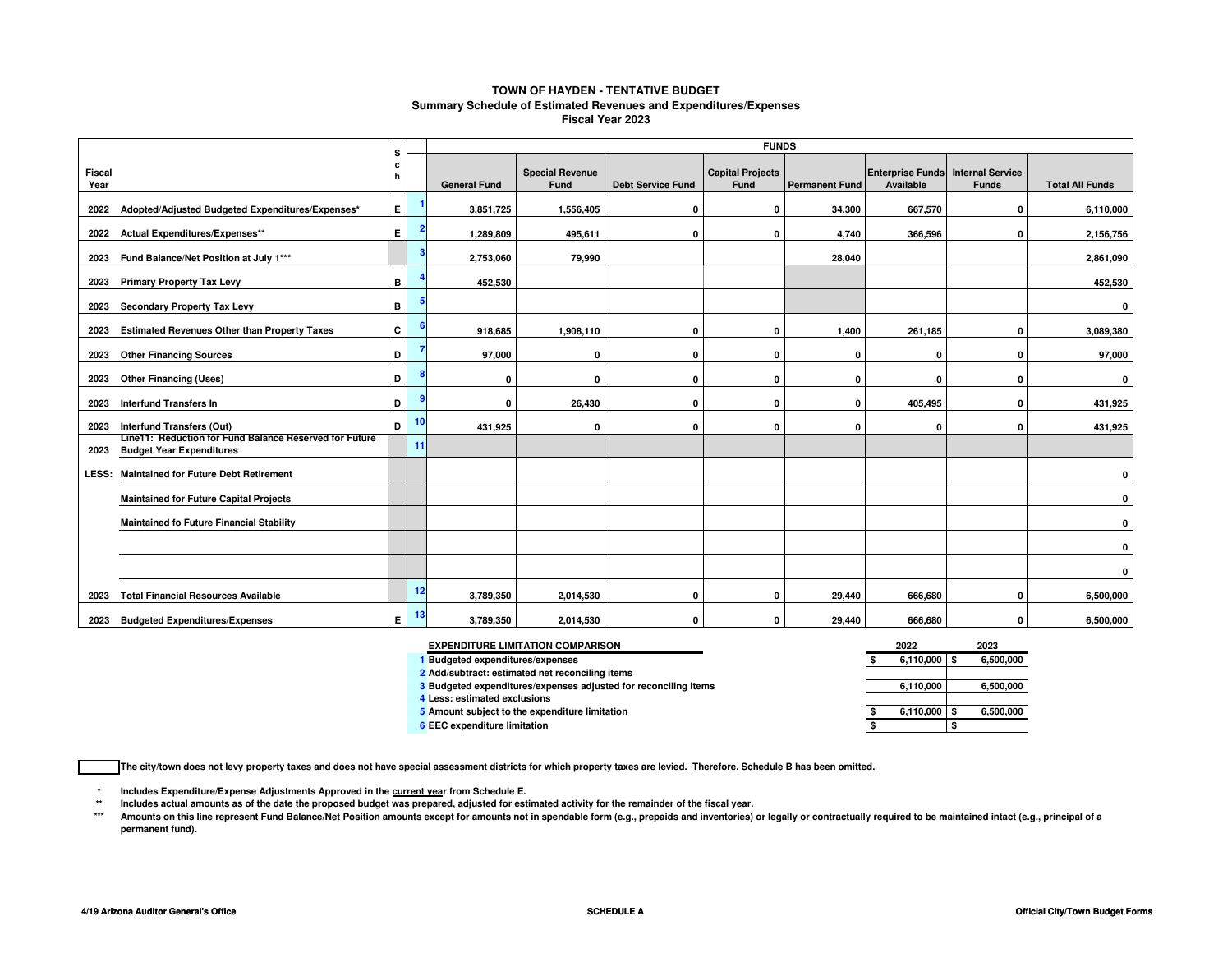## **TOWN OF HAYDEN - TENTATIVE BUDGET Tax Levy and Tax Rate Information Fiscal Year 2023**

|                                                                                                                                                                                                                                                                                                                            |                     | 2022                                                    |          | 2023               |
|----------------------------------------------------------------------------------------------------------------------------------------------------------------------------------------------------------------------------------------------------------------------------------------------------------------------------|---------------------|---------------------------------------------------------|----------|--------------------|
| 1. Maximum allowable primary property tax levy.<br>A.R.S. §42-17051(A)                                                                                                                                                                                                                                                     | \$                  | 12,046,175                                              | \$       | 12,287,099         |
| 2. Amount received from primary property taxation in<br>the current year in excess of the sum of that year's<br>maximum allowable primary property tax levy.<br>A.R.S. §42-17102(A)(18)                                                                                                                                    | \$                  | 0                                                       |          |                    |
| 3. Property tax levy amounts<br>A. Primary property taxes<br><b>B.</b> Secondary property taxes<br>C. Total property tax levy amounts                                                                                                                                                                                      | \$<br>S             | 2,180,005<br>2,180,005                                  | \$<br>\$ | 452,530<br>452,530 |
| 4. Property taxes collected*<br>A. Primary property taxes<br>(1) Current year's levy<br>(2) Prior years' levies<br>(3) Total primary property taxes<br><b>B.</b> Secondary property taxes<br>(1) Current year's levy<br>(2) Prior years' levies<br>(3) Total secondary property taxes<br>C. Total property taxes collected | \$<br>\$<br>\$<br>Ś | 1,651,221<br>10,670<br>1,661,891<br>0<br>U<br>1,661,891 |          |                    |
| 5. Property tax rates<br>A. City/Town tax rate<br>(1) Primary property tax rate<br>(2) Secondary property tax rate<br>(3) Total city/town tax rate<br><b>B.</b> Special assessment district tax rates                                                                                                                      |                     | 13.0000<br>13.0000                                      |          | 13.0000<br>13.0000 |

Secondary property tax rates - As of the date the proposed budget was prepared, the<br>city/town was operating MO special assessment districts for which secondary NO special assessment districts for which secondary property taxes are levied. For information pertaining to these special assessment districts and their tax rates, please contact the city/town. city/town was operating

\* Includes actual property taxes collected as of the date the proposed budget was prepared, plus estimated property tax collections for the remainder of the fiscal year.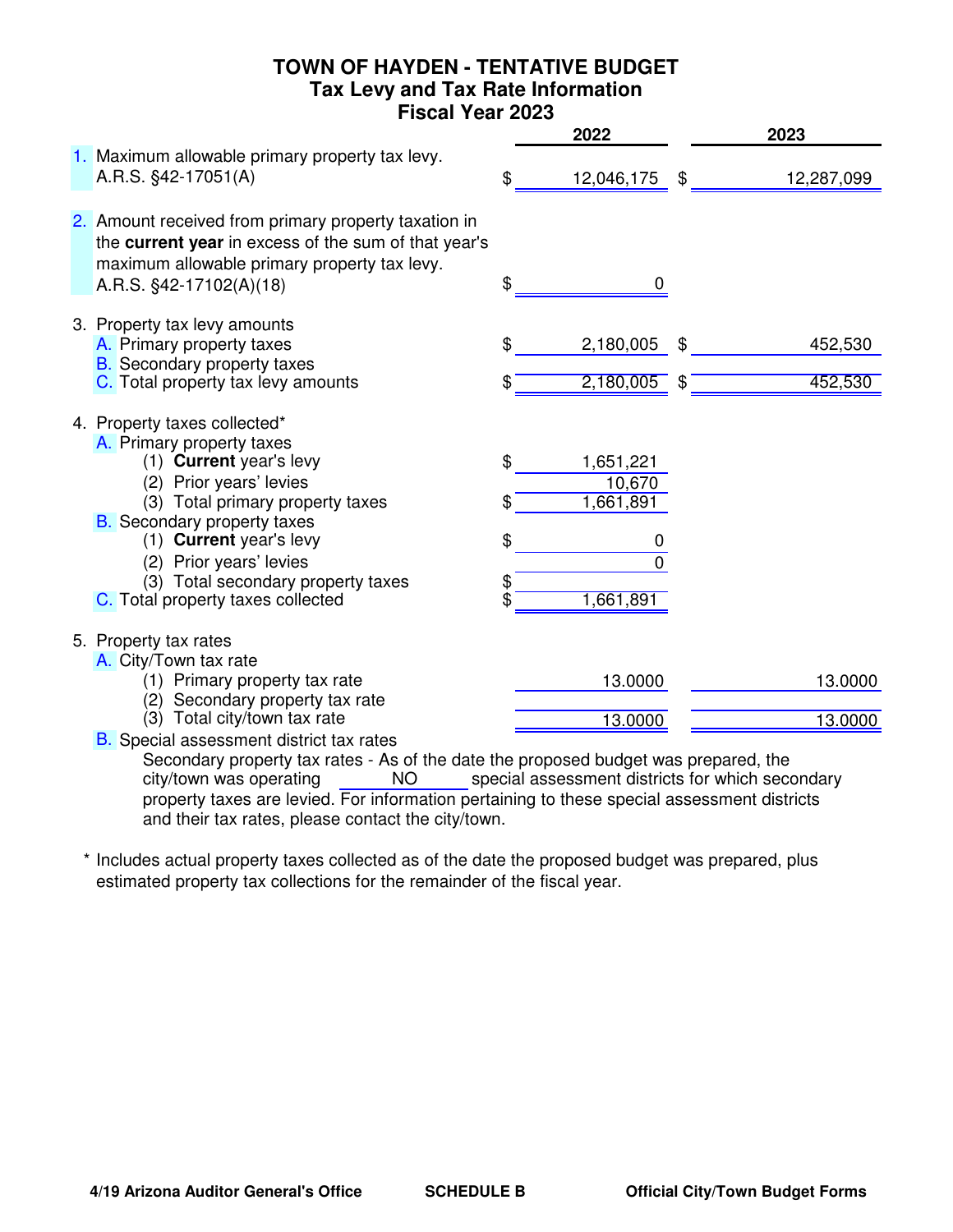#### **TOWN OF HAYDEN - TENTATIVE BUDGET Revenues Other Than Property Taxes Fiscal Year 2023**

| <b>SOURCE OF REVENUES</b>                           | <b>ESTIMATED</b><br><b>REVENUES</b><br><b>Budget Year:</b> | <b>ACTUAL</b><br><b>REVENUES*</b><br>2022 | <b>ESTIMATED</b><br><b>REVENUES</b><br>2023 |
|-----------------------------------------------------|------------------------------------------------------------|-------------------------------------------|---------------------------------------------|
| <b>GENERAL FUND</b>                                 |                                                            |                                           |                                             |
|                                                     |                                                            |                                           |                                             |
| <b>Local taxes</b>                                  |                                                            |                                           |                                             |
| Town Sales Tax<br><b>Salt River Project</b>         | \$<br>$100,000$ \$<br>30,000                               | 61,439<br>53,826                          | 100,000<br>35,000                           |
|                                                     |                                                            |                                           |                                             |
| <b>Licenses and permits</b>                         |                                                            |                                           |                                             |
| Franchise Fees                                      | 13,000                                                     | 7,896                                     | 13,000                                      |
| <b>Licenses and Permits</b>                         | 1,650                                                      | 167                                       | 1,650                                       |
| Intergovernmental                                   |                                                            |                                           |                                             |
| <b>State Sales Tax</b>                              | 74,090                                                     | 74,090                                    | 73,285                                      |
| <b>State Revenue Sharing</b>                        | 195,715                                                    | 195,715                                   | 289,510                                     |
| Town of Winkelman Police Services                   | 130,000                                                    | 125,000                                   | 130,000                                     |
| Smart & Safe AZ - Prop 207                          | 1,890                                                      | 8,537                                     | 10,000                                      |
| Gila County Summer Youth                            | 20,080                                                     | 7,485                                     | 20,080                                      |
| <b>Charges for services</b>                         |                                                            |                                           |                                             |
| Sanitation                                          | 73,450                                                     | 71,816                                    | 73,200                                      |
| Swimming Pool                                       | $\mathbf 0$                                                | $\overline{0}$                            | 1,500                                       |
| Cemetery                                            | 4,500                                                      | 2,438                                     | 4,500                                       |
| Rent                                                | 16,495                                                     | 4,620                                     | 14,100                                      |
| Golf Fees                                           | 24,345                                                     | 10,955                                    | 20,020                                      |
| <b>Fines and forfeits</b><br>Magistrate             | 3,450                                                      | 2,184                                     | 3,450                                       |
| <b>Interest on investments</b><br>Investment Income | 15,000                                                     | 664                                       | 5,000                                       |
|                                                     |                                                            |                                           |                                             |
| In-lieu property taxes<br>Vehicle License Tax       | 48,680                                                     | 42,725                                    | 45,440                                      |
| <b>Contributions</b><br>Donations                   | 0                                                          | 0                                         | $\mathbf 0$                                 |
| <b>Miscellaneous</b>                                |                                                            |                                           |                                             |
| Other                                               | 33,850                                                     | 16,484                                    | 34,050                                      |
| <b>AMRRP Dividends</b>                              | 42,400                                                     | 42,401                                    | 42,400                                      |
| Development Loans                                   | 2,500                                                      |                                           | 2,500                                       |
| Total General Fund \$                               | 831,095 \$                                                 | 728,442 \$                                | 918,685                                     |

\* Includes actual revenues recognized on the modified accrual or accrual basis as of the date the proposed budget was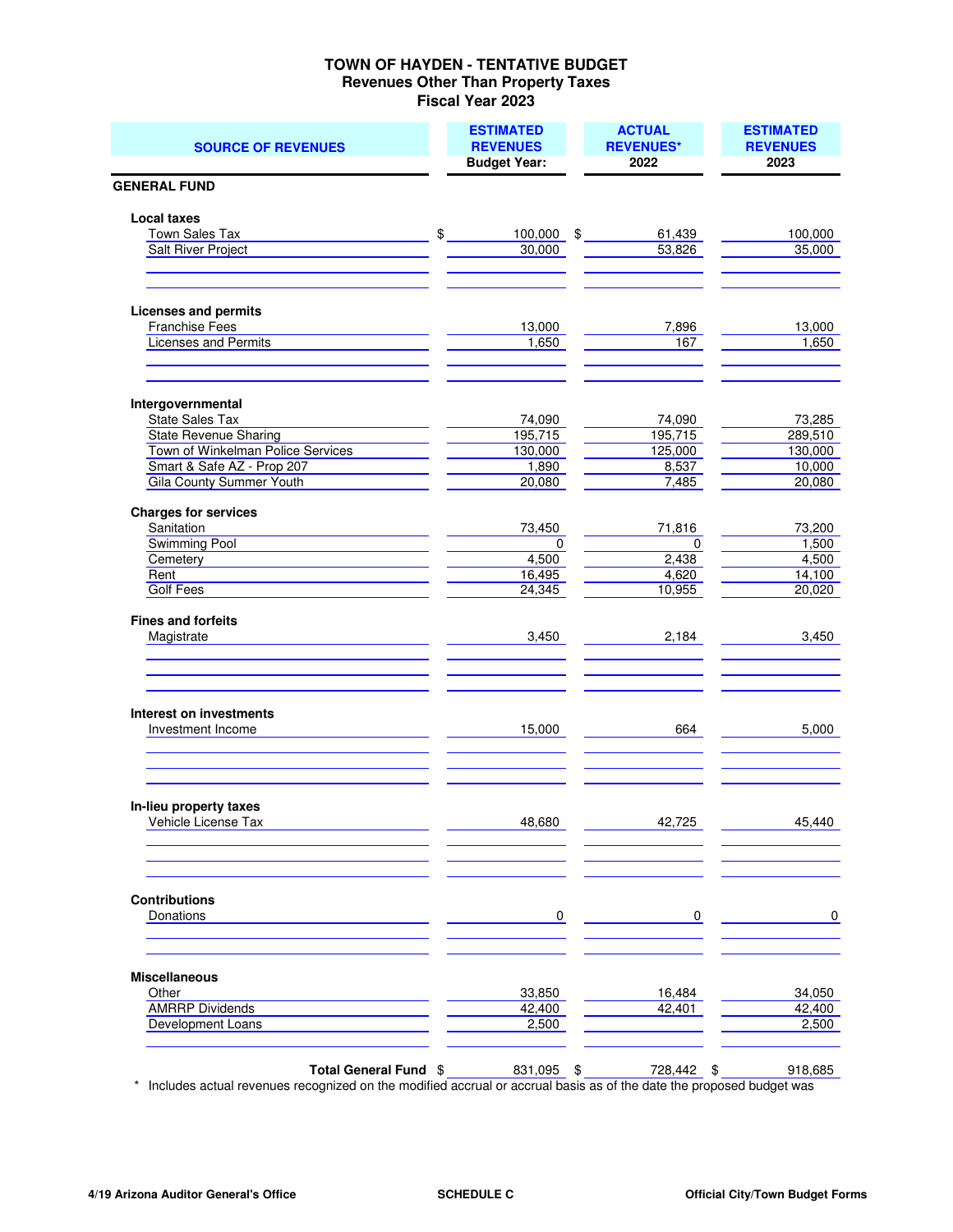#### **TOWN OF HAYDEN - TENTATIVE BUDGET Revenues Other Than Property Taxes Fiscal Year 2023**

| <b>SOURCE OF REVENUES</b>                                                                                                                                                                                                                                                                  |  | <b>ESTIMATED</b><br><b>REVENUES</b><br><b>Budget Year:</b> |  | <b>ACTUAL</b><br><b>REVENUES*</b><br>2022 | <b>ESTIMATED</b><br><b>REVENUES</b><br>2023 |
|--------------------------------------------------------------------------------------------------------------------------------------------------------------------------------------------------------------------------------------------------------------------------------------------|--|------------------------------------------------------------|--|-------------------------------------------|---------------------------------------------|
| <b>SPECIAL REVENUE FUNDS</b>                                                                                                                                                                                                                                                               |  |                                                            |  |                                           |                                             |
| <b>Highway Users</b>                                                                                                                                                                                                                                                                       |  | $\frac{1}{2}$                                              |  | 72,373 \$ 73,338 \$ 71,425                |                                             |
| County Road Tax budgeted HU fund                                                                                                                                                                                                                                                           |  | 76,280<br>$\overline{\mathbf{0}}$                          |  | $\overline{77,748}$                       | 75,000<br>$\overline{\phantom{a}}$ 0        |
|                                                                                                                                                                                                                                                                                            |  | $\overline{0}$                                             |  |                                           | $\overline{0}$                              |
| Grants                                                                                                                                                                                                                                                                                     |  | 1,008,285                                                  |  | 485,017                                   | 1,464,285                                   |
| Senior Citizens <b>Senior</b> Citizens <b>Senior</b> Citizens <b>Senior</b> Citizens <b>Senior</b> Citizens <b>Senior</b> Citizens <b>Senior</b> Citizens <b>Senior</b> Citizens <b>Senior</b> Citizens <b>Senior</b> Citizens <b>Senior</b> Citizens <b>Senior</b> Citizens <b>Senior</b> |  | 243,900<br>$\int$<br>$1,400,838$ \$                        |  | 182,544<br>$818,647$ \$                   | 297,400<br>1,908,110                        |
| Total Special Revenue Funds \$1,400,838 \$1,637,294 \$1,908,110                                                                                                                                                                                                                            |  |                                                            |  |                                           |                                             |
| * Includes actual revenues recognized on the modified accrual or accrual basis as of the date the proposed budget was<br><b>DEBT SERVICE FUNDS</b>                                                                                                                                         |  |                                                            |  |                                           |                                             |
|                                                                                                                                                                                                                                                                                            |  | <u> Albanya (Albanya Albanya)</u>                          |  |                                           |                                             |
| <b>CAPITAL PROJECTS FUNDS</b>                                                                                                                                                                                                                                                              |  |                                                            |  |                                           |                                             |
|                                                                                                                                                                                                                                                                                            |  |                                                            |  |                                           |                                             |
| Total Capital Projects Funds \$ \$ \$                                                                                                                                                                                                                                                      |  |                                                            |  |                                           |                                             |
| * Includes actual revenues recognized on the modified accrual or accrual basis as of the date the proposed budget was<br><b>PERMANENT FUNDS</b>                                                                                                                                            |  |                                                            |  |                                           |                                             |
| Volunteer Fire Pension Fund \$ 3,020 \$ 92 \$ 1,400                                                                                                                                                                                                                                        |  |                                                            |  |                                           |                                             |
| Total Permanent Funds \$2000 \$200 \$900 \$                                                                                                                                                                                                                                                |  |                                                            |  |                                           | 1.400                                       |
| <b>ENTERPRISE FUNDS</b>                                                                                                                                                                                                                                                                    |  |                                                            |  |                                           |                                             |
|                                                                                                                                                                                                                                                                                            |  |                                                            |  |                                           |                                             |
| $\frac{\text{158,685}}{102,500}$ $\frac{\text{201}}{102,500}$ $\frac{\text{312,500}}{102,500}$ $\frac{\text{312,500}}{102,500}$ $\frac{\text{412,654}}{102,500}$ $\frac{\text{511}}{102,500}$<br>Sewer Utility<br><b>Water Utility Water Utility</b>                                       |  |                                                            |  |                                           | $\overline{102,500}$                        |
| Total Enterprise Funds \$261,185 \$208,073 \$261,185                                                                                                                                                                                                                                       |  |                                                            |  |                                           |                                             |
| Includes actual revenues recognized on the modified accrual or accrual basis as of the date the proposed budget was<br><b>INTERNAL SERVICE FUNDS</b>                                                                                                                                       |  |                                                            |  |                                           |                                             |
|                                                                                                                                                                                                                                                                                            |  |                                                            |  |                                           |                                             |
|                                                                                                                                                                                                                                                                                            |  |                                                            |  |                                           |                                             |
| TOTAL ALL FUNDS \$2,496,138 \$2,573,901 \$2,578,901 \$2,089,380                                                                                                                                                                                                                            |  |                                                            |  |                                           |                                             |

\* Includes actual revenues recognized on the modified accrual or accrual basis as of the date the proposed budget was

 \* Includes actual revenues recognized on the modified accrual or accrual basis as of the date the proposed budget was prepared, plus estimated revenues for the remainder of the fiscal year.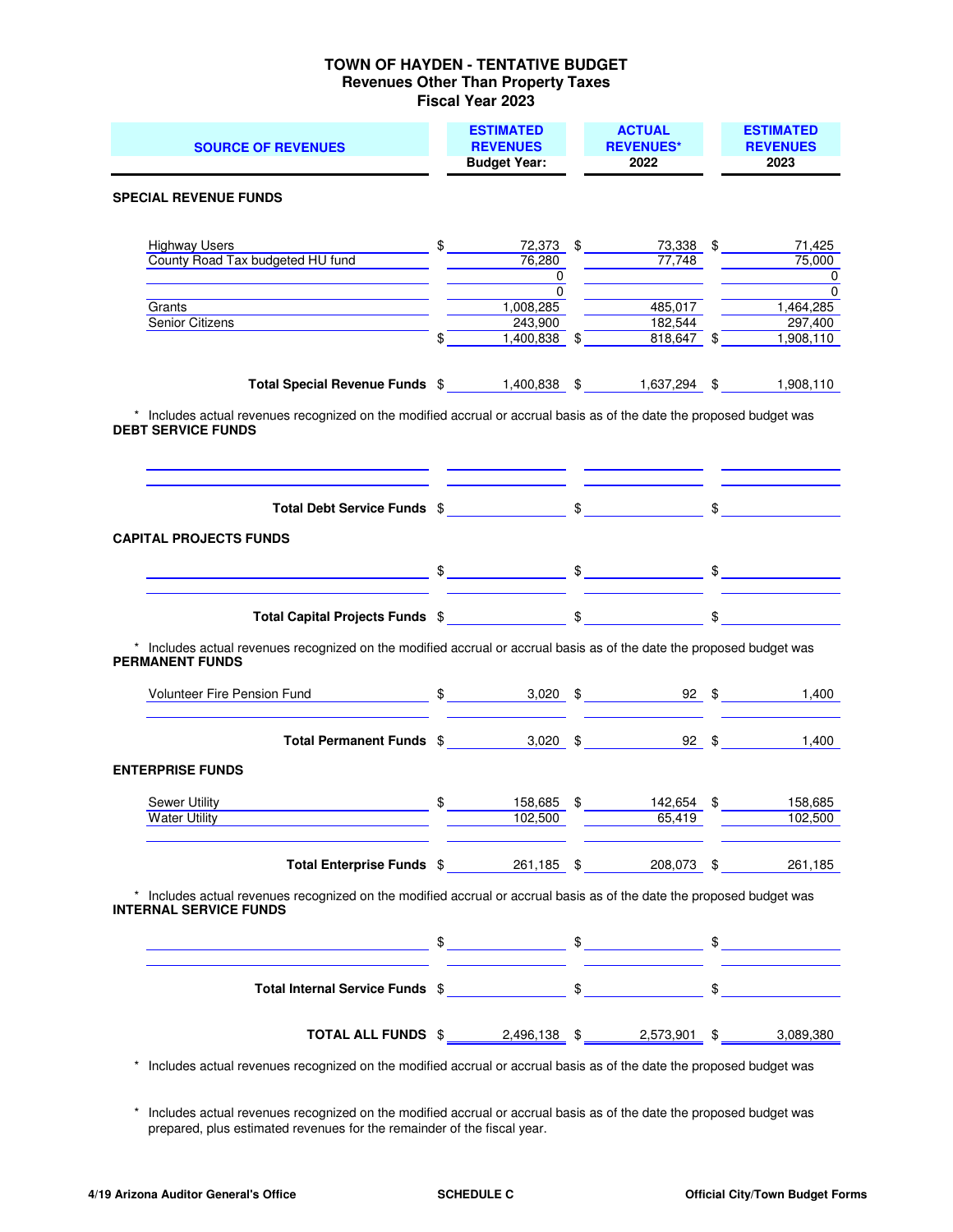## **TOWN OF HAYDEN - TENTATIVE BUDGET Other Financing Sources/(Uses) and Interfund Transfers Fiscal Year 2023**

|                                                                                                                                                                                                                                                                                                                                                                                                                                                                   |               | <b>OTHER FINANCING</b> | 2023 |               |                 | <b>INTERFUND TRANSFERS</b><br>2023              |               |                                                                                                                                                                                                                                                                                                                                                                                                                                 |  |
|-------------------------------------------------------------------------------------------------------------------------------------------------------------------------------------------------------------------------------------------------------------------------------------------------------------------------------------------------------------------------------------------------------------------------------------------------------------------|---------------|------------------------|------|---------------|-----------------|-------------------------------------------------|---------------|---------------------------------------------------------------------------------------------------------------------------------------------------------------------------------------------------------------------------------------------------------------------------------------------------------------------------------------------------------------------------------------------------------------------------------|--|
| <b>FUND</b>                                                                                                                                                                                                                                                                                                                                                                                                                                                       |               | <b>SOURCES</b>         |      | (USES)        |                 | $\blacksquare$                                  |               | (OUT)                                                                                                                                                                                                                                                                                                                                                                                                                           |  |
| <b>GENERAL FUND</b>                                                                                                                                                                                                                                                                                                                                                                                                                                               |               |                        |      |               |                 |                                                 |               |                                                                                                                                                                                                                                                                                                                                                                                                                                 |  |
| Transfer to Other Funds                                                                                                                                                                                                                                                                                                                                                                                                                                           | $\frac{1}{2}$ |                        |      |               |                 | $$$ $$$                                         |               | \$ 431,925                                                                                                                                                                                                                                                                                                                                                                                                                      |  |
| <b>Capital Lease Proceeds</b>                                                                                                                                                                                                                                                                                                                                                                                                                                     |               | 97,000                 |      |               |                 |                                                 |               |                                                                                                                                                                                                                                                                                                                                                                                                                                 |  |
|                                                                                                                                                                                                                                                                                                                                                                                                                                                                   |               |                        |      |               |                 |                                                 |               |                                                                                                                                                                                                                                                                                                                                                                                                                                 |  |
| Total General Fund $\sin \theta = 97,000$ $\sin \theta = 97$                                                                                                                                                                                                                                                                                                                                                                                                      |               |                        |      |               |                 | $\int$                                          | $\sqrt[3]{ }$ | 431,925                                                                                                                                                                                                                                                                                                                                                                                                                         |  |
| <b>SPECIAL REVENUE FUNDS</b>                                                                                                                                                                                                                                                                                                                                                                                                                                      |               |                        |      |               |                 |                                                 |               |                                                                                                                                                                                                                                                                                                                                                                                                                                 |  |
|                                                                                                                                                                                                                                                                                                                                                                                                                                                                   |               |                        |      |               |                 |                                                 |               | $\frac{1}{\sqrt{1-\frac{1}{2}}}\frac{1}{\sqrt{1-\frac{1}{2}}}\frac{1}{\sqrt{1-\frac{1}{2}}}\frac{1}{\sqrt{1-\frac{1}{2}}}\frac{1}{\sqrt{1-\frac{1}{2}}}\frac{1}{\sqrt{1-\frac{1}{2}}}\frac{1}{\sqrt{1-\frac{1}{2}}}\frac{1}{\sqrt{1-\frac{1}{2}}}\frac{1}{\sqrt{1-\frac{1}{2}}}\frac{1}{\sqrt{1-\frac{1}{2}}}\frac{1}{\sqrt{1-\frac{1}{2}}}\frac{1}{\sqrt{1-\frac{1}{2}}}\frac{1}{\sqrt{1-\frac{1}{2}}}\frac{1}{\sqrt{1-\frac{$ |  |
| Senior Center                                                                                                                                                                                                                                                                                                                                                                                                                                                     |               |                        |      |               |                 | 26,430                                          |               |                                                                                                                                                                                                                                                                                                                                                                                                                                 |  |
| Total Special Revenue Funds $\sqrt[6]{\phantom{a}}$                                                                                                                                                                                                                                                                                                                                                                                                               |               |                        |      |               |                 | $\frac{1}{2}$<br>$26,430$ \$                    |               |                                                                                                                                                                                                                                                                                                                                                                                                                                 |  |
| <b>DEBT SERVICE FUNDS</b>                                                                                                                                                                                                                                                                                                                                                                                                                                         |               |                        |      |               |                 |                                                 |               |                                                                                                                                                                                                                                                                                                                                                                                                                                 |  |
| $\begin{array}{ccccccc}\n\text{\$} & & & \text{\$} & & \text{\$} & & \text{\$} & \text{\$} & \text{\$} & \text{\$} & \text{\$} & \text{\$} & \text{\$} & \text{\$} & \text{\$} & \text{\$} & \text{\$} & \text{\$} & \text{\$} & \text{\$} & \text{\$} & \text{\$} & \text{\$} & \text{\$} & \text{\$} & \text{\$} & \text{\$} & \text{\$} & \text{\$} & \text{\$} & \text{\$} & \text{\$} & \text{\$} & \text{\$} & \text{\$} & \text{\$} & \text{\$} & \text{\$ |               |                        |      |               |                 |                                                 |               |                                                                                                                                                                                                                                                                                                                                                                                                                                 |  |
| Total Debt Service Funds $\sqrt[6]{\phantom{a}^{\text{2}}\qquad \qquad \sqrt[6]{\phantom{a}^{\text{3}}}}$                                                                                                                                                                                                                                                                                                                                                         |               |                        |      |               | $ \int$         |                                                 | $\mathcal{L}$ |                                                                                                                                                                                                                                                                                                                                                                                                                                 |  |
| <b>CAPITAL PROJECTS FUNDS</b>                                                                                                                                                                                                                                                                                                                                                                                                                                     |               | $\frac{1}{2}$          |      | $\frac{1}{2}$ |                 | $\frac{1}{\sqrt{2}}$                            |               | $\frac{1}{\sqrt{2}}$                                                                                                                                                                                                                                                                                                                                                                                                            |  |
|                                                                                                                                                                                                                                                                                                                                                                                                                                                                   |               |                        |      |               |                 |                                                 |               |                                                                                                                                                                                                                                                                                                                                                                                                                                 |  |
| Total Capital Projects Funds \$                                                                                                                                                                                                                                                                                                                                                                                                                                   |               |                        |      |               | $\mathcal{S}^-$ |                                                 |               |                                                                                                                                                                                                                                                                                                                                                                                                                                 |  |
| <b>PERMANENT FUNDS</b>                                                                                                                                                                                                                                                                                                                                                                                                                                            |               | $\frac{1}{2}$          |      | $\frac{1}{2}$ |                 | $\frac{1}{\sqrt{2}}$                            |               | $\mathfrak s$                                                                                                                                                                                                                                                                                                                                                                                                                   |  |
|                                                                                                                                                                                                                                                                                                                                                                                                                                                                   |               |                        |      |               |                 |                                                 |               |                                                                                                                                                                                                                                                                                                                                                                                                                                 |  |
| Total Permanent Funds \$<br><b>ENTERPRISE FUNDS</b>                                                                                                                                                                                                                                                                                                                                                                                                               |               |                        | \$   |               | \$              |                                                 |               |                                                                                                                                                                                                                                                                                                                                                                                                                                 |  |
| Sewer                                                                                                                                                                                                                                                                                                                                                                                                                                                             |               | $\frac{1}{2}$          |      | $\frac{1}{2}$ | $\mathsf{\$}$   |                                                 |               | $308,230$ \$                                                                                                                                                                                                                                                                                                                                                                                                                    |  |
| <u> 1989 - Johann Barn, fransk politik (d. 19</u><br>Water                                                                                                                                                                                                                                                                                                                                                                                                        |               |                        |      |               |                 | 97,265                                          |               |                                                                                                                                                                                                                                                                                                                                                                                                                                 |  |
|                                                                                                                                                                                                                                                                                                                                                                                                                                                                   |               |                        |      |               |                 |                                                 |               |                                                                                                                                                                                                                                                                                                                                                                                                                                 |  |
| Total Enterprise Funds $\sqrt[6]{\begin{array}{c} \text{5} \\ \text{6} \end{array}}$                                                                                                                                                                                                                                                                                                                                                                              |               |                        |      |               |                 | $\frac{1}{2}$ $\frac{405,495}{2}$ $\frac{1}{2}$ |               |                                                                                                                                                                                                                                                                                                                                                                                                                                 |  |
| <b>INTERNAL SERVICE FUNDS</b>                                                                                                                                                                                                                                                                                                                                                                                                                                     |               |                        |      |               |                 |                                                 |               |                                                                                                                                                                                                                                                                                                                                                                                                                                 |  |
| <u> 1990 - Johann Barbara, martin a</u>                                                                                                                                                                                                                                                                                                                                                                                                                           |               | $\frac{1}{\sqrt{2}}$   |      | $\frac{1}{2}$ |                 | $\frac{1}{2}$                                   |               | $\frac{1}{2}$                                                                                                                                                                                                                                                                                                                                                                                                                   |  |
| Total Internal Service Funds $\sqrt[6]{\begin{array}{c} \text{5}\end{array}}}$                                                                                                                                                                                                                                                                                                                                                                                    |               |                        |      |               | $\mathbf{\$}$   |                                                 | \$            |                                                                                                                                                                                                                                                                                                                                                                                                                                 |  |
| <b>TOTAL ALL FUNDS \$97,000 \$</b>                                                                                                                                                                                                                                                                                                                                                                                                                                |               |                        |      |               | $\frac{1}{2}$   | 431,925 \$                                      |               | 431,925                                                                                                                                                                                                                                                                                                                                                                                                                         |  |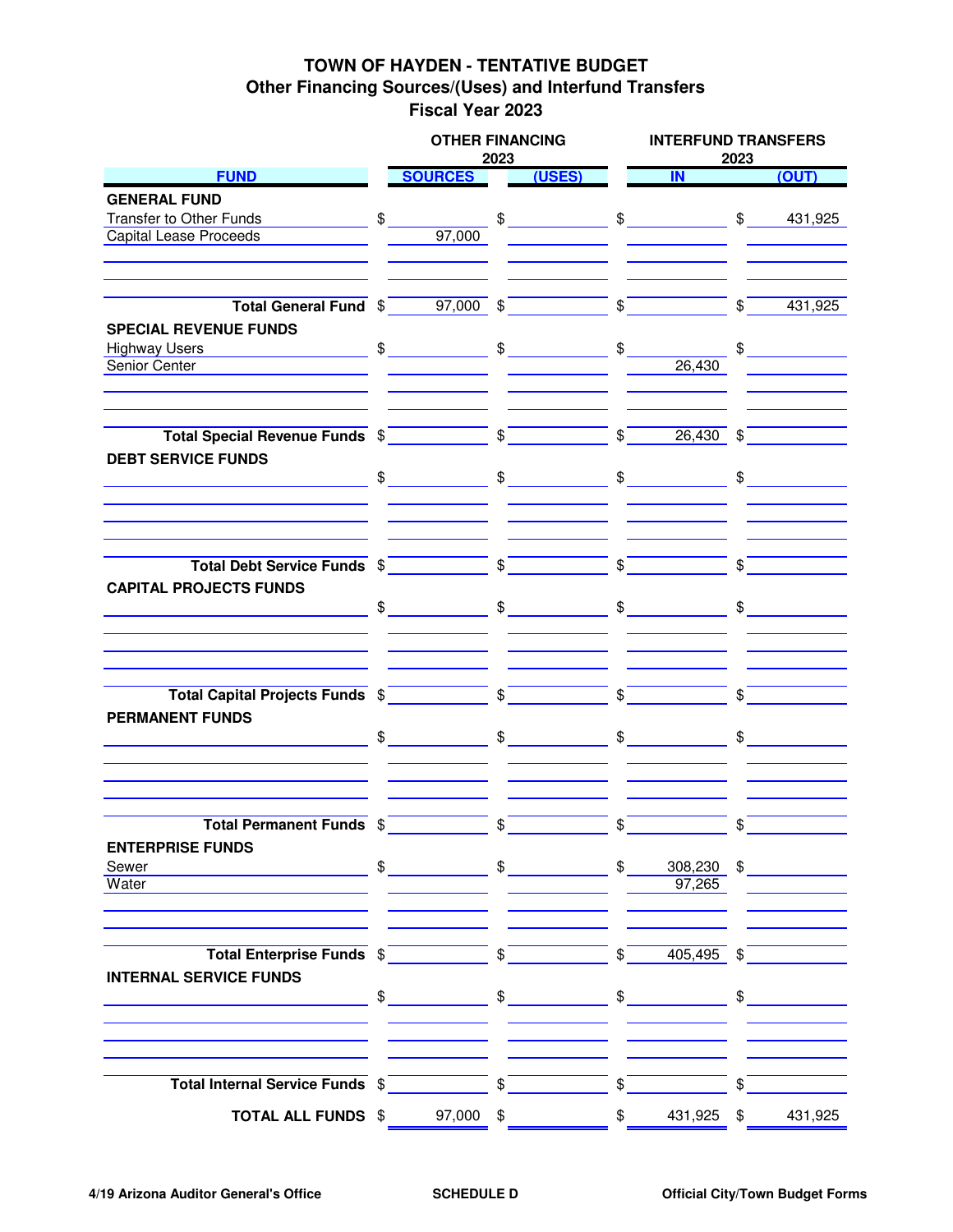### **Expenditures/Expenses by Fund Fiscal Year 2023 TOWN OF HAYDEN - TENTATIVE BUDGET**

|                                                             | <b>ADOPTED</b><br><b>BUDGETED</b><br><b>EXPENDITURES/</b> |                           | <b>EXPENDITURE/</b><br><b>EXPENSE</b><br><b>ADJUSTMENTS</b> |               | <b>ACTUAL</b><br><b>EXPENDITURES/</b> | <b>BUDGETED</b><br><b>EXPENDITURES/</b> |
|-------------------------------------------------------------|-----------------------------------------------------------|---------------------------|-------------------------------------------------------------|---------------|---------------------------------------|-----------------------------------------|
| <b>FUND/DEPARTMENT</b>                                      | <b>EXPENSES</b><br>2022                                   |                           | <b>APPROVED</b><br>2022                                     |               | <b>EXPENSES*</b><br>2022              | <b>EXPENSES</b><br>2023                 |
|                                                             |                                                           |                           |                                                             |               |                                       |                                         |
| <b>GENERAL FUND</b><br>Administration                       | \$<br>74,000                                              | $\$\$                     |                                                             | \$            | 47,049                                | \$<br>74,000                            |
| Mayor and Council                                           | 37,000                                                    |                           |                                                             |               | 19,700                                | 37,000                                  |
| Magistrate                                                  | 37,460                                                    |                           |                                                             |               | 24,053                                | 37,460                                  |
| Attorney                                                    | 37,000                                                    |                           |                                                             |               | 31,500                                | 37,000                                  |
| Clerk                                                       | 99,620                                                    |                           |                                                             |               | 95,879                                | 99,490                                  |
| Finance                                                     | 191,610                                                   |                           |                                                             |               | 130,211                               | 191,285                                 |
| Insurance                                                   | 100,000                                                   |                           |                                                             |               | 95,135                                | 100,000                                 |
| Contingency                                                 | 1,831,515                                                 |                           |                                                             |               |                                       | 1,643,095                               |
| Police                                                      | 748,210                                                   |                           |                                                             |               | 461,240                               | 753,005                                 |
| <b>Fire</b>                                                 | 77,760                                                    |                           |                                                             |               | 32,048                                | 130,260                                 |
| Cemetery                                                    | 7,000                                                     |                           |                                                             |               | 1,962                                 | 7,000                                   |
| <b>Parks and Recreation</b>                                 | 109,425                                                   |                           |                                                             |               | 20,706                                | 109,425                                 |
| Sanitation                                                  | 198,640                                                   |                           |                                                             |               | 210,099                               | 198,430                                 |
| Golf                                                        | 109,895                                                   |                           |                                                             |               | 88,343                                | 103,110                                 |
| <b>Swimming Pool</b>                                        | 17,500                                                    |                           |                                                             |               | 6,645                                 | 53,720                                  |
| <b>Summer Youth</b>                                         | 20,080                                                    |                           |                                                             |               | 16,413                                | 20,080                                  |
| <b>Animal Control</b>                                       | 15,010                                                    |                           |                                                             |               | 8,826                                 | 14,990                                  |
| <b>Capital Outlay</b>                                       | 140,000                                                   |                           |                                                             |               |                                       | 180,000                                 |
| Total General Fund \$                                       | 3,851,725                                                 | $\boldsymbol{\mathsf{S}}$ |                                                             | \$            | 1,289,809                             | \$<br>3,789,350                         |
| <b>SPECIAL REVENUE FUNDS</b>                                |                                                           |                           |                                                             |               |                                       |                                         |
|                                                             | \$                                                        | \$                        |                                                             | \$            |                                       |                                         |
| <b>Highway Users</b>                                        | 245,845                                                   |                           |                                                             |               | 118,315                               | 226,415                                 |
| Grants                                                      | 1,008,285                                                 |                           |                                                             |               | 124,391                               | 1,464,285                               |
| <b>Senior Citizens</b>                                      | 302,275                                                   |                           |                                                             |               | 252,905                               | 323,830                                 |
|                                                             |                                                           |                           |                                                             |               |                                       |                                         |
| Total Special Revenue Funds \$<br><b>DEBT SERVICE FUNDS</b> | 1,556,405                                                 | \$                        |                                                             | \$            | 495,611                               | \$<br>2,014,530                         |
|                                                             | \$                                                        | \$                        |                                                             | \$            |                                       | \$                                      |
|                                                             |                                                           |                           |                                                             |               |                                       |                                         |
| Total Debt Service Funds \$                                 |                                                           | \$                        |                                                             | \$            |                                       | \$                                      |
| <b>CAPITAL PROJECTS FUNDS</b>                               |                                                           |                           |                                                             |               |                                       |                                         |
|                                                             | \$                                                        | \$                        |                                                             | \$            |                                       |                                         |
| Total Capital Projects Funds \$                             |                                                           | $\mathfrak{S}$            |                                                             | $\mathbb{S}$  |                                       | \$                                      |
| <b>PERMANENT FUNDS</b>                                      |                                                           |                           |                                                             |               |                                       |                                         |
| Volunteer Firemen's Pension                                 | $\frac{1}{2}$ 34,300 \$                                   |                           |                                                             |               | $\frac{1}{2}$                         | $4,740$ \$<br>29,440                    |
| Total Permanent Funds \$                                    | 34,300 \$                                                 |                           |                                                             | \$            | 4,740 \$                              | 29,440                                  |
| <b>ENTERPRISE FUNDS</b>                                     |                                                           |                           |                                                             |               |                                       |                                         |
| <b>Sewer Utility</b>                                        | \$<br>467,805                                             | \$                        |                                                             | $\frac{1}{2}$ | 241,110 \$                            | 466,915                                 |
| <b>Water Utility</b>                                        | 199,765                                                   |                           |                                                             |               | 125,486                               | 199,765                                 |
| Total Enterprise Funds \$<br><b>INTERNAL SERVICE FUNDS</b>  | 667,570 \$                                                |                           |                                                             | \$            | 366,596 \$                            | 666,680                                 |
|                                                             | \$                                                        | \$                        |                                                             | \$            |                                       | \$                                      |